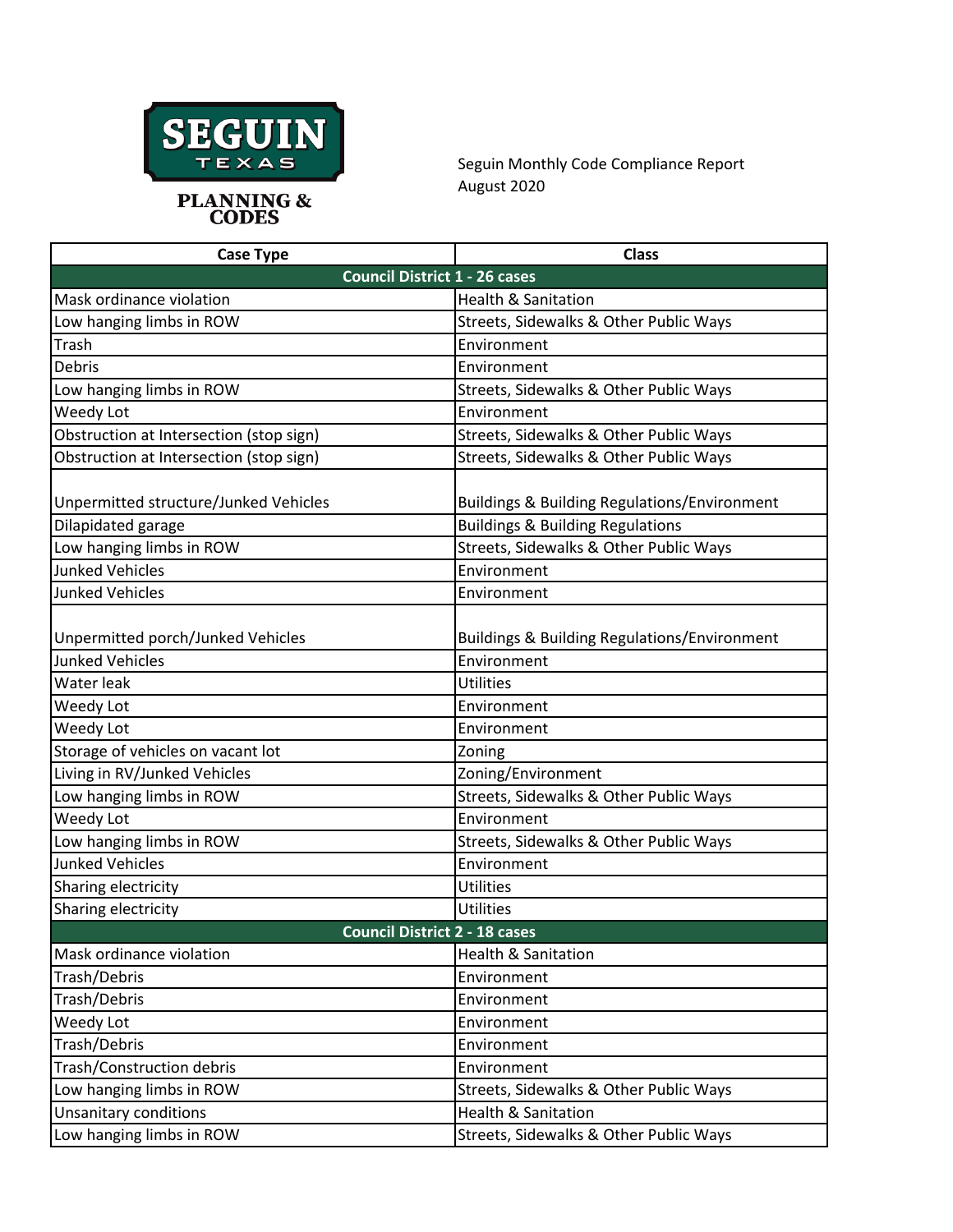| Rodents (possum)                                      | Environment                                             |  |
|-------------------------------------------------------|---------------------------------------------------------|--|
| <b>Junked Vehicle</b>                                 | Environment                                             |  |
| <b>Illegal dumping</b>                                | Solid Waste                                             |  |
| <b>Fallen tree</b>                                    | Environment                                             |  |
| Low hanging limbs in ROW                              | Streets, Sidewalks & Other Public Ways                  |  |
| Trash                                                 | Environment                                             |  |
| Stagnant water in swimming pool                       | <b>Health &amp; Sanitation</b>                          |  |
| Low hanging limbs in ROW                              | Streets, Sidewalks & Other Public Ways                  |  |
| Accessory structure on vacant lot                     | Zoning                                                  |  |
| <b>Council District 3 - 7 cases</b>                   |                                                         |  |
| No garbage service                                    | Solid Waste                                             |  |
| Weedy Lot                                             | Environment                                             |  |
| <b>Construction Debris</b>                            | Environment                                             |  |
| Unpermitted fence                                     | <b>Buildings &amp; Building Regulations</b>             |  |
| <b>Mask Ordinance Violation</b>                       | <b>Health &amp; Sanitation</b>                          |  |
| Weedy Lot                                             | Environment                                             |  |
| Sharing electricity                                   | <b>Utilities</b>                                        |  |
| <b>Council District 4 - 14 cases</b>                  |                                                         |  |
| Unpermitted structure                                 | <b>Buildings &amp; Building Regulations</b>             |  |
| Unpermitted structure                                 | <b>Buildings &amp; Building Regulations</b>             |  |
| Unpermitted structure                                 | <b>Buildings &amp; Building Regulations</b>             |  |
| Graywater leak                                        | <b>Utilities</b>                                        |  |
| Debris/Noncompliance fencing material/Unpermitted     | Environment/Zoning/Buildings & Building                 |  |
| structure                                             | Regulations                                             |  |
| Trash                                                 | Environment                                             |  |
| Weedy Lot                                             | Environment                                             |  |
| Weedy Lot                                             | Environment                                             |  |
| Weedy Lot                                             | Environment                                             |  |
| <b>Junked Vehicles</b>                                | Environment                                             |  |
| Junked Vehicles/Bulky Trash                           | Environment                                             |  |
| <b>Unpermitted carport</b>                            | <b>Buildings &amp; Building Regulations</b>             |  |
| Unpermitted construction                              | <b>Buildings &amp; Building Regulations</b>             |  |
|                                                       |                                                         |  |
| Storage of contractor's material/Trash/Junked Vehicle | Zoning/Environment                                      |  |
| <b>Council District 5 - 10 cases</b>                  |                                                         |  |
| Mask ordinance violation                              | <b>Health &amp; Sanitation</b>                          |  |
| Storage of shipping containers/Tires                  | Zoning/Environment                                      |  |
| Commercial bulky trash                                | Solid Waste                                             |  |
| Trash/Debris                                          | Environment                                             |  |
|                                                       |                                                         |  |
| Unpermitted fence & structure/Junked Vehicle          | <b>Buildings &amp; Building Regulations/Environment</b> |  |
| Junked Vehicle/Weedy Lot                              | Environment                                             |  |
| Broken window                                         | <b>Buildings &amp; Building Regulations</b>             |  |
| Storage of vehicles on vacant lot                     | Zoning                                                  |  |
| Weedy Lot                                             | Environment                                             |  |
| Unmaintained garbage bins                             | Solid Waste                                             |  |
| <b>Council District 6 - 12 cases</b>                  |                                                         |  |